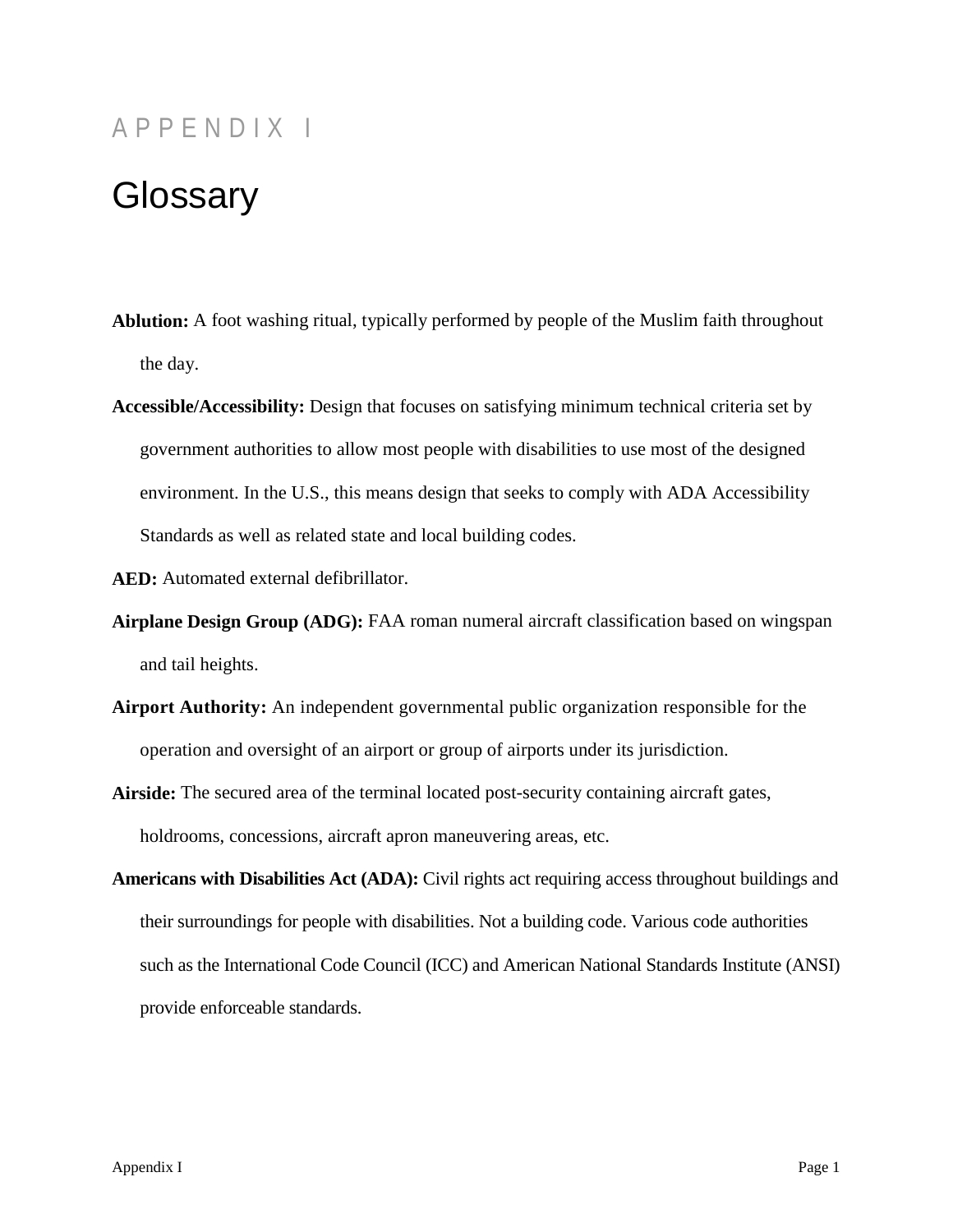- **Additional Assistance:** It is common to see signs for "Special Assistance" or "Special Needs." The term "special" is discouraged as it can stigmatize certain groups of people. "Additional Assistance" is generic and specific in its provision, as is simply "Assistance."
- **Attic Stock:** Additional materials or equipment parts specified to be provided to the owner by the contractor at the completion of a project. Stored for future replacement or repairs. Typically includes long lead-time items and materials with finishes and colors that could be discontinued in the future.
- **Changing Table Restroom:** A space like a companion care restroom with a powered, adjustable changing table for individuals too big for a baby changing table in addition to an accessible toilet and sink.
- **Companion Care Restroom:** An accessible restroom with one fixture and sink for use by people of all genders accompanied by a spouse, parent, children, or other caregiver to assist with their toileting needs. Other names include unisex and family room.
- **Concourse:** The primary secure area (airside) of the airport used by travelers, containing aircraft gates, holdrooms, concessions, restrooms, circulation, and other passenger services and functions to support aircraft operations. Larger airports typically have multiple concourses.

**Deplaning Passenger:** A terminating or connecting passenger exiting an arriving aircraft.

**Design Demand:** The number of passengers expected to use the facility.

**Double-Loaded Concourse:** Aircraft parking positions located on both sides of a concourse. **Enplaning Passenger:** A passenger boarding a departing aircraft.

**Equivalent Aircraft (EQA):** A metric used to normalize the capacity of a gate based on the seating capacity of the aircraft that can be accommodated at the gate: 1 EQA is equivalent to 145 seats or that of a typical narrowbody aircraft.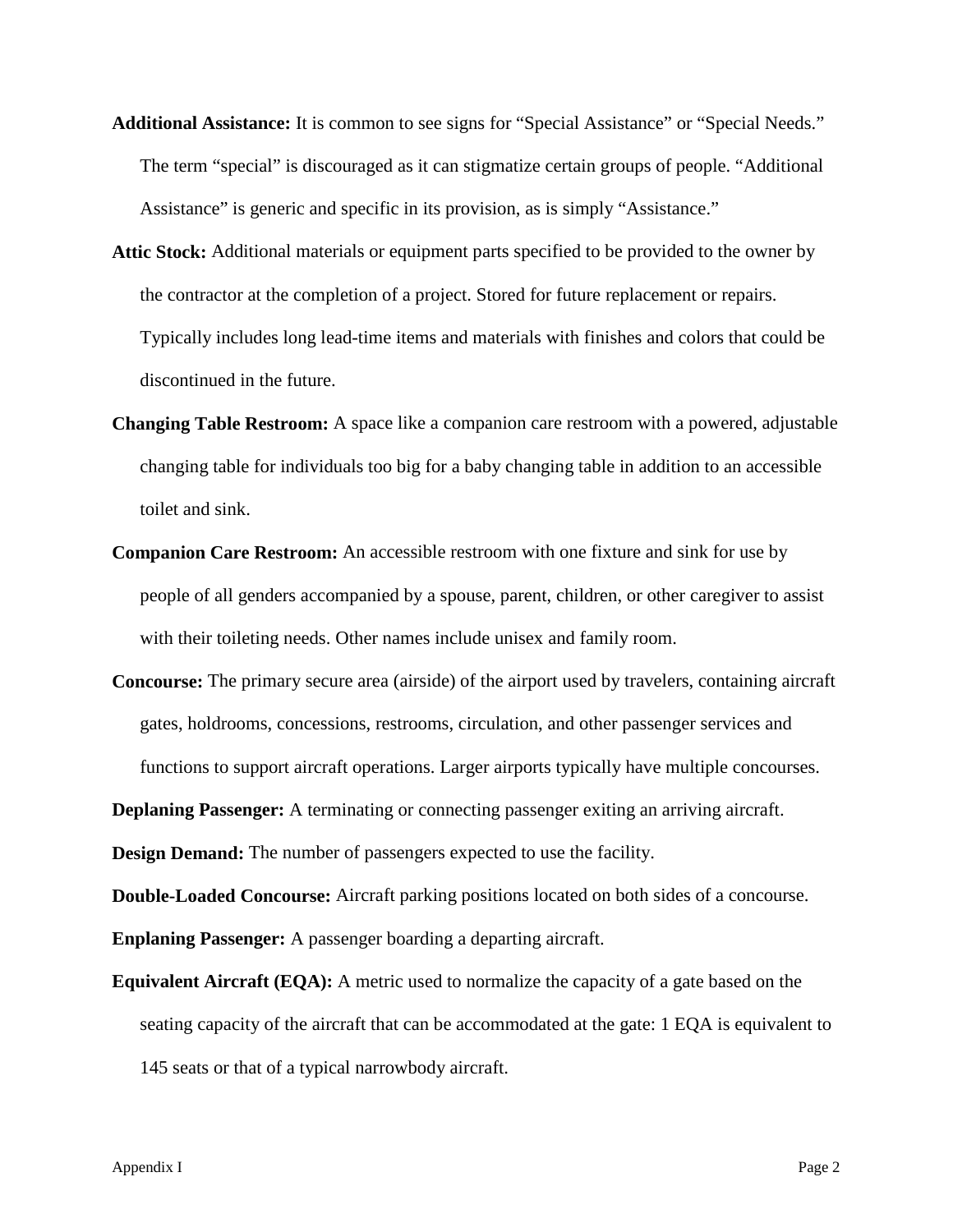**FIDS:** Flight information display system.

- **Fixture:** A toilet or urinal within a restroom. Most building codes do not consider a sink a fixture in determining "fixture counts."
- **Gate:** The physical space containing the passenger holdrooms and associated aircraft apron parking position.
- **Ground Transportation Center (GTC):** A centrally located facility which provides commercial passenger pick-up and drop-off.

**Hub:** An airport that has a high level of connecting flight activity.

**Lactation:** A private space for new mothers to express milk.

- **Landside:** The non-secure area of the terminal located pre-security, containing passenger processing functions such as check-in, security screening, baggage claim, concessions, ground access connections, and other functions located outside the secured area of the terminal.
- **Load Factor (LF):** A measure of an aircraft's capacity utilization expressed as a percentage of total seats.

**Meeter & Greeter (M&G):** Visitors associated with arriving (deplaning) passengers.

- **Module:** A restroom set containing both men's and women's toilet locations and associated companion care facilities, janitorial closets, chase space, and other passenger amenities such as drinking fountains, FIDS, etc.
- **MUFIDS:** Multi-user flight information display system.

**Nursing Mothers:** A space for one or more new mothers to breast feed.

**Origin and Destination (O&D) Passenger:** Passengers starting or ending their journey at an airport.